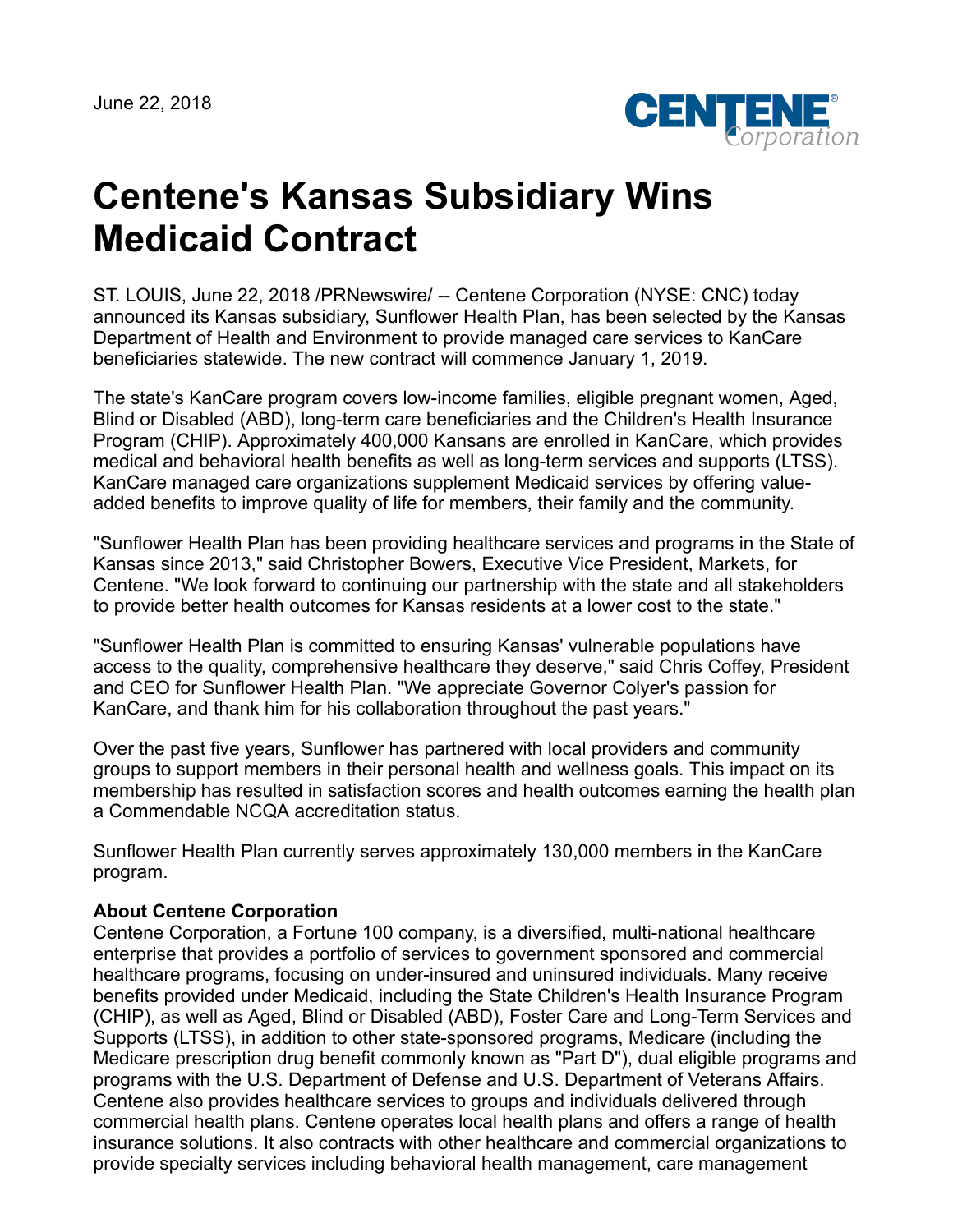software, correctional healthcare services, dental benefits management, commercial programs, home-based primary care services, life and health management, vision benefits management, pharmacy benefits management, specialty pharmacy and telehealth services.

Centene uses its investor relations website to publish important information about the Company, including information that may be deemed material to investors. Financial and other information about Centene is routinely posted and is accessible on Centene's investor relations website, <http://www.centene.com/investors>.

## **Forward-Looking Statements**

*The company and its representatives may from time to time make written and oral forwardlooking statements within the meaning of the Private Securities Litigation Reform Act ("PSLRA") of 1995, including statements in this and other press releases, in presentations, filings with the Securities and Exchange Commission ("SEC"), reports to stockholders and in meetings with investors and analysts. In particular, the information provided in this press release may contain certain forward-looking statements with respect to the financial condition, results of operations and business of Centene and certain plans and objectives of Centene with respect thereto, including but not limited to the expected benefits of the acquisition ("Health Net Acquisition") of Health Net, Inc. ("Health Net") and the proposed acquisition of New York State Catholic Health Plan, Inc., d/b/a Fidelis Care New York ("Fidelis Care") ("Proposed Fidelis Acquisition" or "Fidelis Care Transaction"). These forward-looking statements can be identified by the fact that they do not relate only to historical or current facts. Without limiting the foregoing, forward-looking statements often use words such as "anticipate", "seek", "target", "expect", "estimate", "intend", "plan", "goal", "believe", "hope", "aim", "continue", "will", "may", "can", "would", "could" or "should" or other words of similar meaning or the negative thereof. We intend such forward-looking statements to be covered by the safe-harbor provisions for forward-looking statements contained in PSLRA. A number of factors, variables or events could cause actual plans and results to differ materially from those expressed or implied in forward-looking statements. Such factors include, but are not limited to, Centene's ability to accurately predict and effectively manage health benefits and other operating expenses and reserves; competition; membership and revenue declines or unexpected trends; changes in healthcare practices, new technologies and advances in medicine; increased healthcare costs; changes in economic, political or market conditions; changes in federal or state laws or regulations, including changes with respect to income tax reform or government healthcare programs as well as changes with respect to the Patient Protection and Affordable Care Act and the Health Care and Education Affordability Reconciliation Act and any regulations enacted thereunder that may result from changing political conditions; rate cuts or other payment reductions or delays by governmental payors and other risks and uncertainties affecting Centene's government businesses; Centene's ability to adequately price products on federally facilitated and state based Health Insurance Marketplaces; tax matters; disasters or major epidemics; the outcome of legal and regulatory proceedings; changes in expected contract start dates; provider, state, federal and other contract changes and timing of regulatory approval of contracts; the expiration, suspension or termination of Centene or Fidelis Care's contracts with federal or state governments (including but not limited to Medicaid, Medicare, TRICARE or other customers); the difficulty of predicting the timing or outcome of pending or future litigation or government investigations; challenges to Centene or Fidelis Care's contract awards; cyber-attacks or other privacy or data security incidents; the possibility that the expected synergies and value creation from acquired businesses, including, without limitation, the Health Net Acquisition and the Proposed Fidelis Acquisition, will not be realized, or will not be realized within the expected time period, including, but not limited to, as a result of any failure to obtain any regulatory, governmental or third party*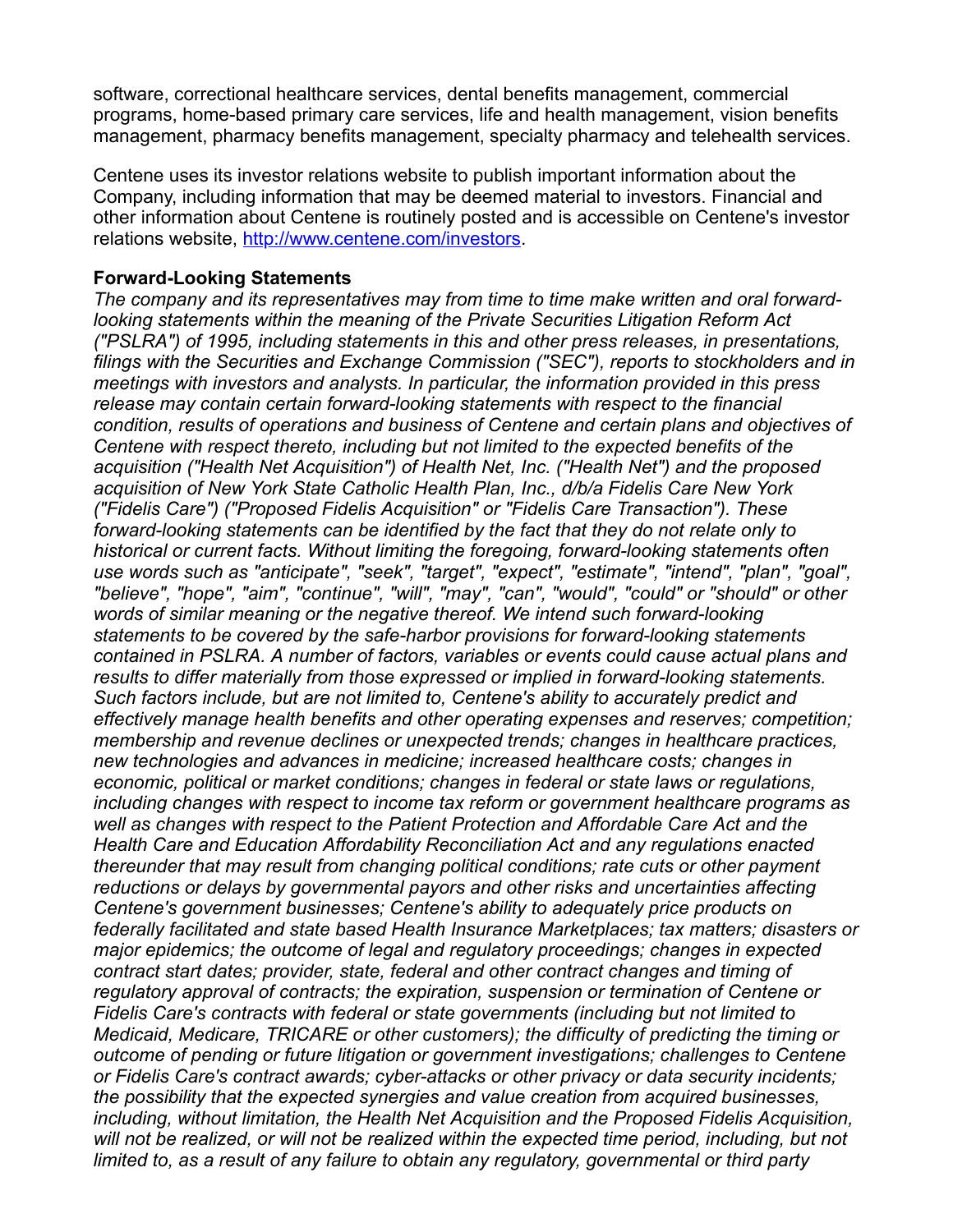*consents or approvals in connection with the Proposed Fidelis Acquisition or any conditions, terms, obligations or restrictions imposed in connection with the receipt of such consents or approvals; the exertion of management's time and Centene's resources, and other expenses incurred and business changes required in connection with complying with the undertakings in connection with any regulatory, governmental or third party consents or approvals for the Health Net Acquisition or the Proposed Fidelis Acquisition; disruption caused by significant completed and pending acquisitions, including the Health Net Acquisition and the Proposed Fidelis Acquisition, making it more difficult to maintain business and operational relationships; the risk that unexpected costs will be incurred in connection with the completion and/or integration of acquisition transactions, including among others, the Health Net Acquisition and the Proposed Fidelis Acquisition; changes in expected closing dates, estimated purchase price and accretion for acquisitions; the risk that acquired businesses and pending acquisitions, including Health Net and Fidelis Care, will not be integrated successfully; the risk that the conditions to the completion of the Proposed Fidelis Acquisition may not be satisfied or completed on a timely basis, or at all; failure to obtain or receive any required regulatory approvals, consents or clearances for the Proposed Fidelis Acquisition, and the risk that, even if so obtained or received, regulatory authorities impose conditions on the completion of the transaction that could require the exertion of management's time and Centene's resources, or otherwise have an adverse effect on Centene or the completion of the Proposed Fidelis Acquisition; business uncertainties and contractual restrictions while the Proposed Fidelis Acquisition is pending, which could adversely affect Centene's business and operations; change of control provisions or other provisions in certain agreements to which Fidelis Care is a party, which may be triggered by the completion of the Proposed Fidelis Acquisition; loss of management personnel and other key employees due to uncertainties associated with the Proposed Fidelis Acquisition; the risk that, following completion of the Proposed Fidelis Acquisition, the combined company may not be able to effectively manage its expanded operations; restrictions and limitations that may stem from the financing arrangements that the combined company will enter into in connection with the Proposed Fidelis Acquisition; Centene's ability to achieve improvement in the Centers for Medicare and Medicaid Services ("CMS") Star ratings and maintain or achieve improvement in other quality scores in each case that can impact revenue and future growth; availability of debt and equity financing, on terms that are favorable to Centene; inflation; foreign currency fluctuations; and risks and uncertainties discussed in the reports that Centene has filed with the SEC. These forward-looking statements reflect Centene's current views with respect to future events and are based on numerous assumptions and assessments made by Centene in light of its experience and perception of historical trends, current conditions, business strategies, operating environments, future developments and other factors it believes appropriate. By their nature, forward-looking statements involve known and unknown risks and uncertainties and are subject to change because they relate to events and depend on circumstances that will occur in the future. The factors described in the context of such forward-looking statements in this press release could cause Centene's plans with respect to the Health Net Acquisition, actual results, performance or achievements, industry results and developments to differ materially from those expressed in or implied by such forward-looking statements. Although it is currently believed that the expectations reflected in such forward-looking statements are reasonable, no assurance can be given that such expectations will prove to have been correct and persons reading this press release are therefore cautioned not to place undue reliance on these forward-looking statements which speak only as of the date of this press release. Centene does not assume any obligation to update the information contained in this press release (whether as a result of new information, future events or otherwise), except as required by applicable law. This list of important factors is not intended to be exhaustive. We discuss certain of these matters more fully, as well as certain other risk factors that may*